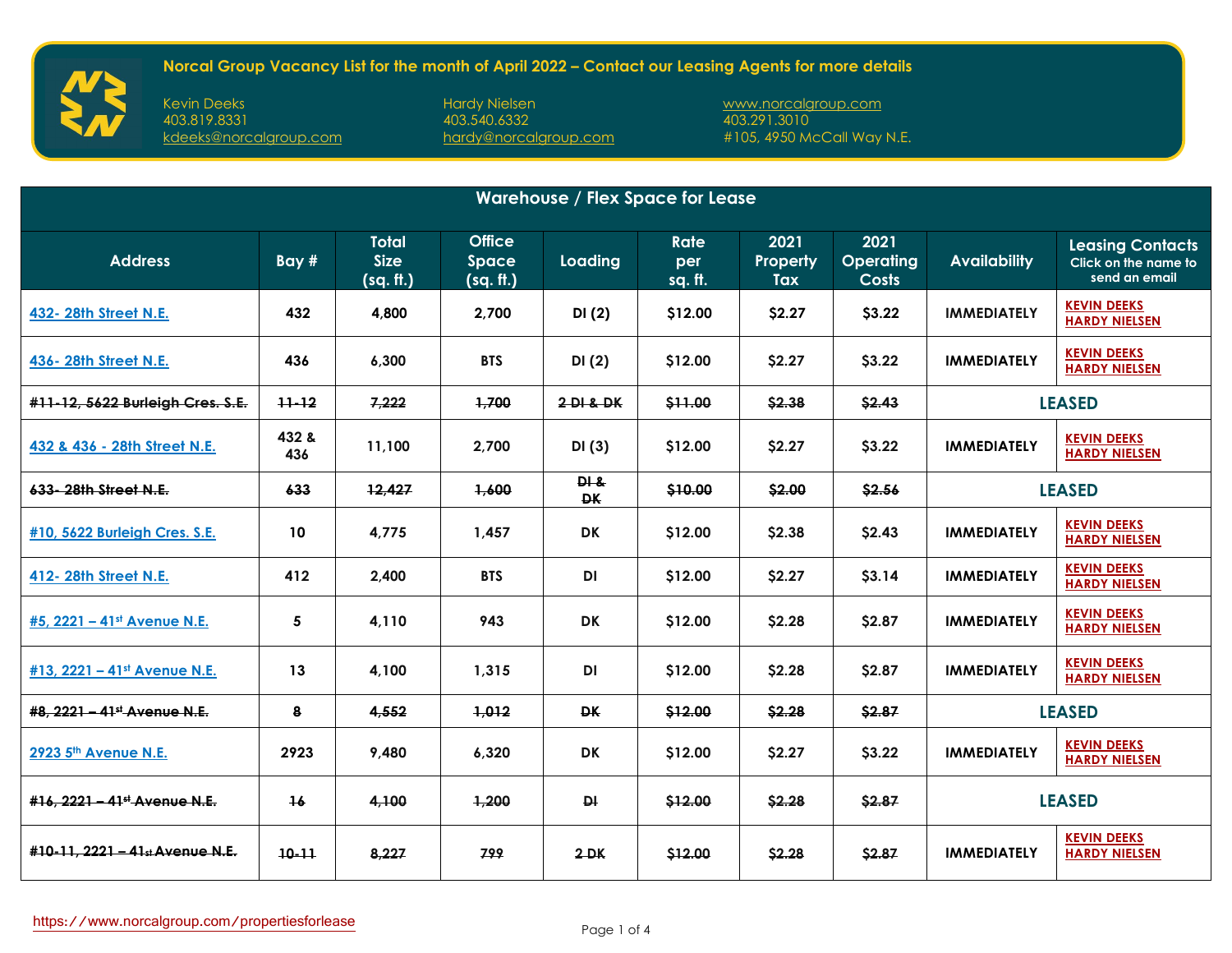Kevin Deeks Hardy Nielsen [www.norcalgroup.com](https://www.norcalgroup.com/)

[hardy@norcalgroup.com](mailto:hardy@norcalgroup.com)

| <b>Warehouse / Flex Space for Lease</b> |         |                                   |                                            |             |                               |                         |                                   |                     |                                                                  |
|-----------------------------------------|---------|-----------------------------------|--------------------------------------------|-------------|-------------------------------|-------------------------|-----------------------------------|---------------------|------------------------------------------------------------------|
| <b>Address</b>                          | Bay#    | Total<br><b>Size</b><br>(sq. ft.) | <b>Office</b><br><b>Space</b><br>(sq. ft.) | Loading     | <b>Rate</b><br>per<br>sq. ft. | 2021<br>Property<br>Tax | 2021<br><b>Operating</b><br>Costs | <b>Availability</b> | <b>Leasing Contacts</b><br>Click on the name to<br>send an email |
| 1-4, 5622 Burleigh Cres SE              | $1 - 4$ | 24,000                            | 3,000                                      | 4 DK & 2 DI | \$12.00                       | \$2.38                  | \$2.43                            | <b>LEASED</b>       |                                                                  |
| 1-2, 5622 Burleigh Cres SE              | $1 - 2$ | 12,000                            | 3,000                                      | 2 DK & 2 DI | \$12.00                       | \$2.38                  | \$2.43                            | May 1st, 2022       | <b>KEVIN DEEKS</b><br><b>HARDY NIELSEN</b>                       |
| 3-4, 5622 Burleigh Cres SE              | $3 - 4$ | 12,000                            | <b>BTS</b>                                 | $2 - DK$    | \$12.00                       | \$2.38                  | \$2.43                            | <b>LEASED</b>       |                                                                  |
| 140, 1329 45 Ave NE                     | 140     | 7.746                             | 6,246                                      | <b>DK</b>   | \$12.00                       | \$2.67                  | \$2.22                            | June 1st, 2022      | <b>KEVIN DEEKS</b><br><b>HARDY NIELSEN</b>                       |
| 2918 3rd Ave NE                         | 2918    | 6,217                             | 2,661                                      | <b>DI</b>   | \$12.00                       | \$2.27                  | \$3.22                            | <b>Immediately</b>  | <b>KEVIN DEEKS</b><br><b>HARDY NIELSEN</b>                       |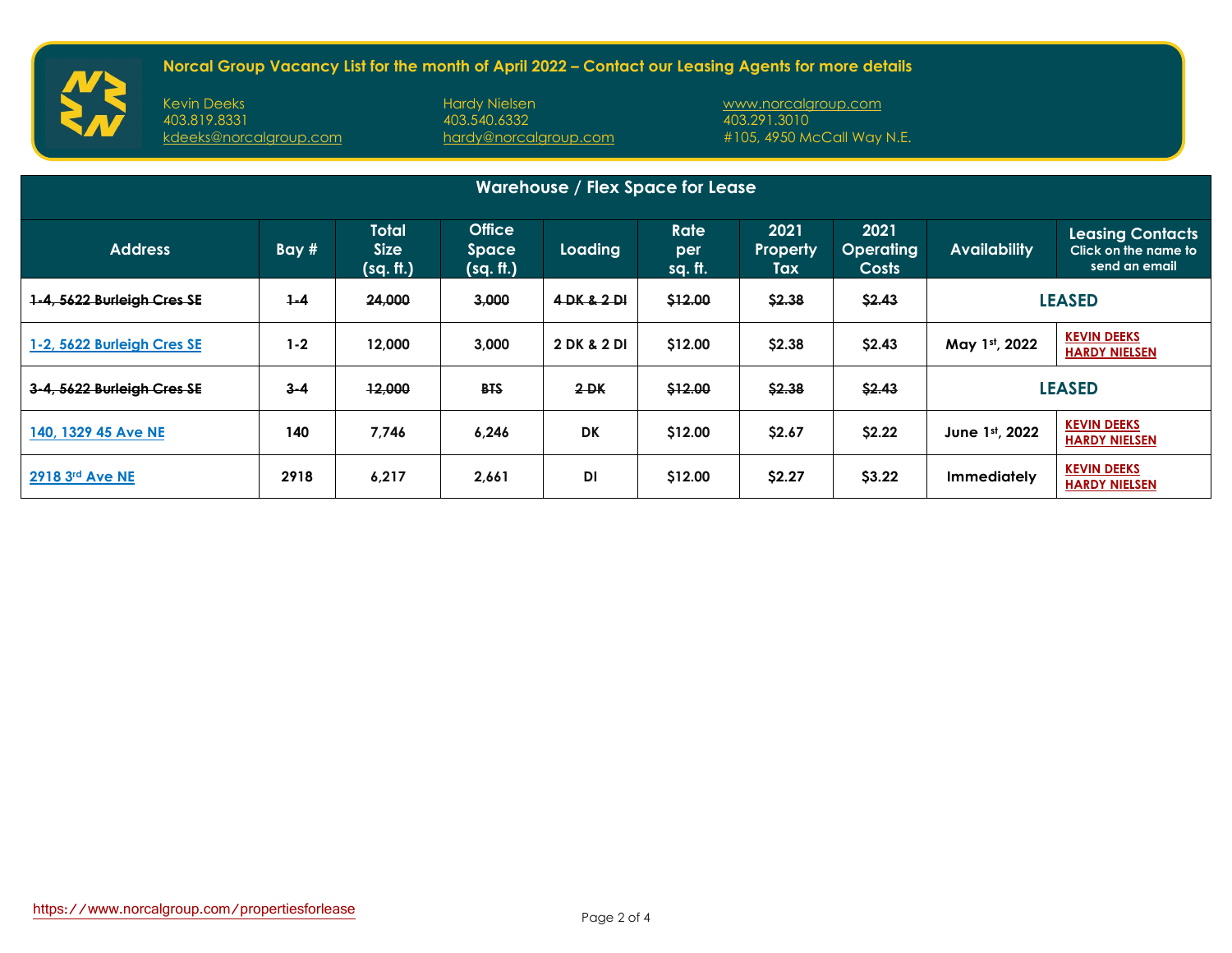Kevin Deeks Hardy Nielsen [www.norcalgroup.com](https://www.norcalgroup.com/)

[hardy@norcalgroup.com](mailto:hardy@norcalgroup.com)

| <b>Office Space for Lease in N.E. Calgary</b> |                                          |                               |                                                                                                                                                                                                                  |                                                             |                     |                                                                |  |  |
|-----------------------------------------------|------------------------------------------|-------------------------------|------------------------------------------------------------------------------------------------------------------------------------------------------------------------------------------------------------------|-------------------------------------------------------------|---------------------|----------------------------------------------------------------|--|--|
| <b>Address</b>                                | <b>Total</b><br><b>Size</b><br>(Sq. Ft.) | <b>Rate</b><br>per<br>sq. ft. | <b>Property Features</b>                                                                                                                                                                                         | 2021<br><b>Operating</b><br><b>Costs</b><br>& Taxes         | <b>Availability</b> | Leasing<br>Contact<br>Click on the<br>name to send<br>an email |  |  |
| 180, 3015 - 12th Street N.E.                  | 1,316                                    | \$12.00                       | • Separate Entrance<br>• Three Offices<br>• Kitchen<br>• Large central work area                                                                                                                                 | <b>Operating Costs:</b><br>\$8.03<br>Taxes:<br>\$1.98       | <b>LEASED</b>       |                                                                |  |  |
| 230, 3015 12th Street N.E.                    | 1,803                                    | \$12.00                       | • Three Offices<br>• Two board rooms<br>• Suitable for shared workspaces<br>• Kitchen                                                                                                                            | <b>Operating Costs:</b><br><b>S8.03</b><br>Taxes:<br>\$1.98 | <b>IMMEDIATELY</b>  | <b>KEVIN DEEKS</b><br><b>HARDY NIELSEN</b>                     |  |  |
| 220, 3015 12th Street N.E.                    | 1,332                                    | \$12.00                       | • Four Offices<br>• Large Server Room<br>• Full Kitchen<br>• Open Workspace                                                                                                                                      | <b>Operating Costs:</b><br>\$8.03<br>Taxes:<br>\$1.98       | May 1st, 2022       | <b>KEVIN DEEKS</b><br><b>HARDY NIELSEN</b>                     |  |  |
| 140, 3015 12th Street N.E.                    | 2,400                                    | \$12.00                       | • Five Offices<br>• Large open working space<br>• Separate entrance with reception area<br>• Newly Renovated                                                                                                     | <b>Operating Costs:</b><br>\$8.03<br>Taxes:<br>\$1.98       | <b>IMMEDIATELY</b>  | <b>KEVIN DEEKS</b><br><b>HARDY NIELSEN</b>                     |  |  |
| 100, 3015 - 12 <sup>th</sup> Street N.E.      | 1,973                                    | \$12.00                       | • Separate Entrance<br>• Five offices<br>• Board room<br>• Two open work spaces                                                                                                                                  | <b>Operating Costs:</b><br>\$8.03<br>Taxes:<br>\$1.98       | <b>IMMEDIATELY</b>  | <b>KEVIN DEEKS</b><br><b>HARDY NIELSEN</b>                     |  |  |
| 160, 3015 - 12th Street N.E.                  | 4,355                                    | \$12.00                       | • 10+ work spaces<br>• Large open workspaces<br>• Kitchen<br>• Interior and Exterior doors<br>• Subdivisible into smaller units                                                                                  | <b>Operating Costs:</b><br>\$8.03<br>Taxes:<br>\$1.98       | <b>IMMEDIATELY</b>  | <b>KEVIN DEEKS</b><br><b>HARDY NIELSEN</b>                     |  |  |
| 3015 - 12th St NE<br><b>Building Features</b> |                                          |                               | • Ample parking - surface and energized<br>• Shaw/Telus Fibre optics<br>• Free rent/improvements negotiable<br>• Furnished if required<br>• Close proximity to City Centre & Airport<br>• New HVAC system (2015) |                                                             |                     |                                                                |  |  |